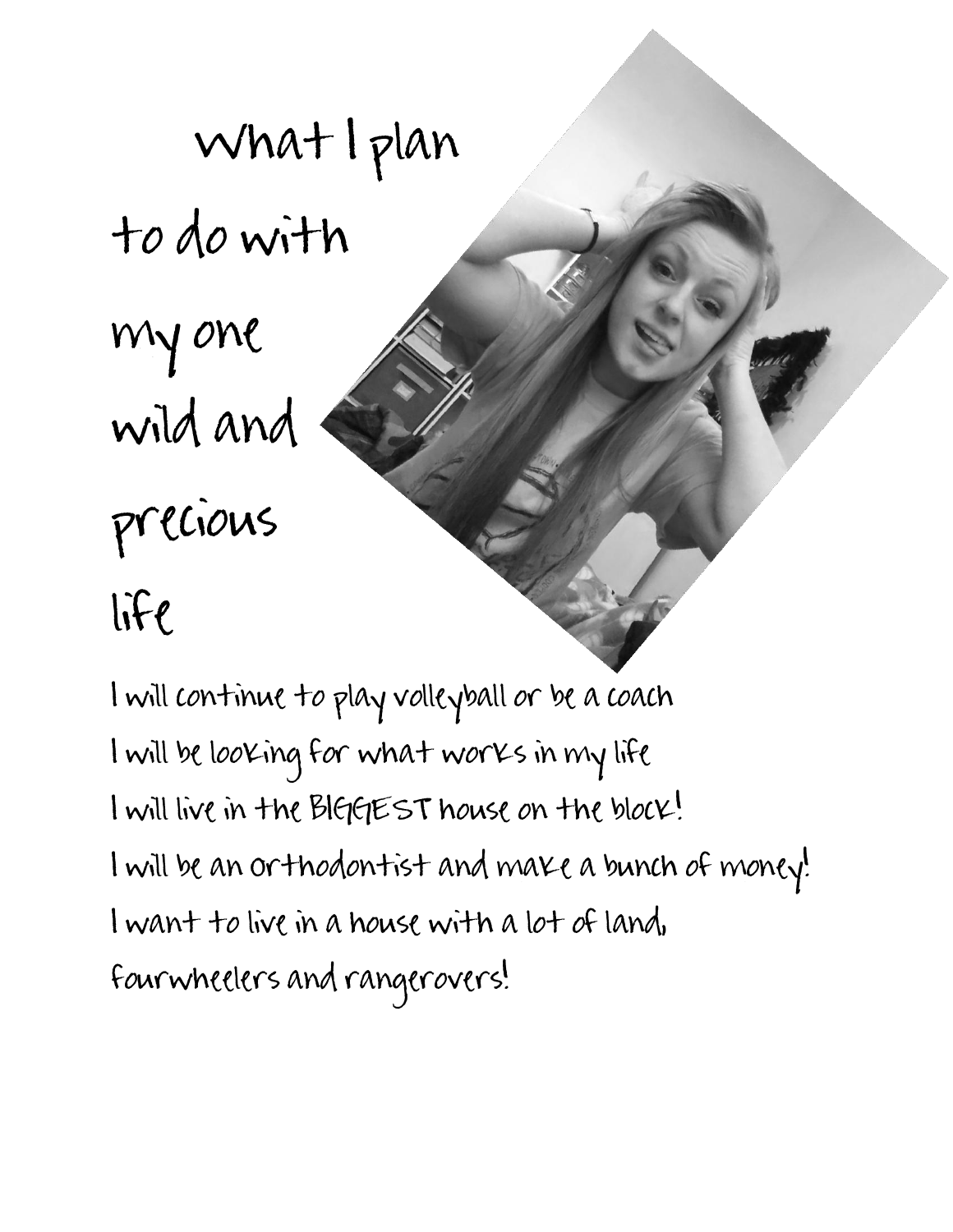I want to live in a PEACEFUL and STRESS FREE environment

I will still be a daddys girl

I will be the one to help others and not be the "debbie downer"

I want to have as many clothes as possibly for a girl to have, i want four closets!

I want to have enough family time and be able to spend quality time with the people in my life I will have to learn in the future how to pick the people i surround myself with.. ALL POSITIVE VIBES! I will live MY life the way i want to live MY life! I would love to grow up and have a husband and kids I want a bright future for myself I want to become stronger in my faith I want to travel around the world I will be opt to try new things!